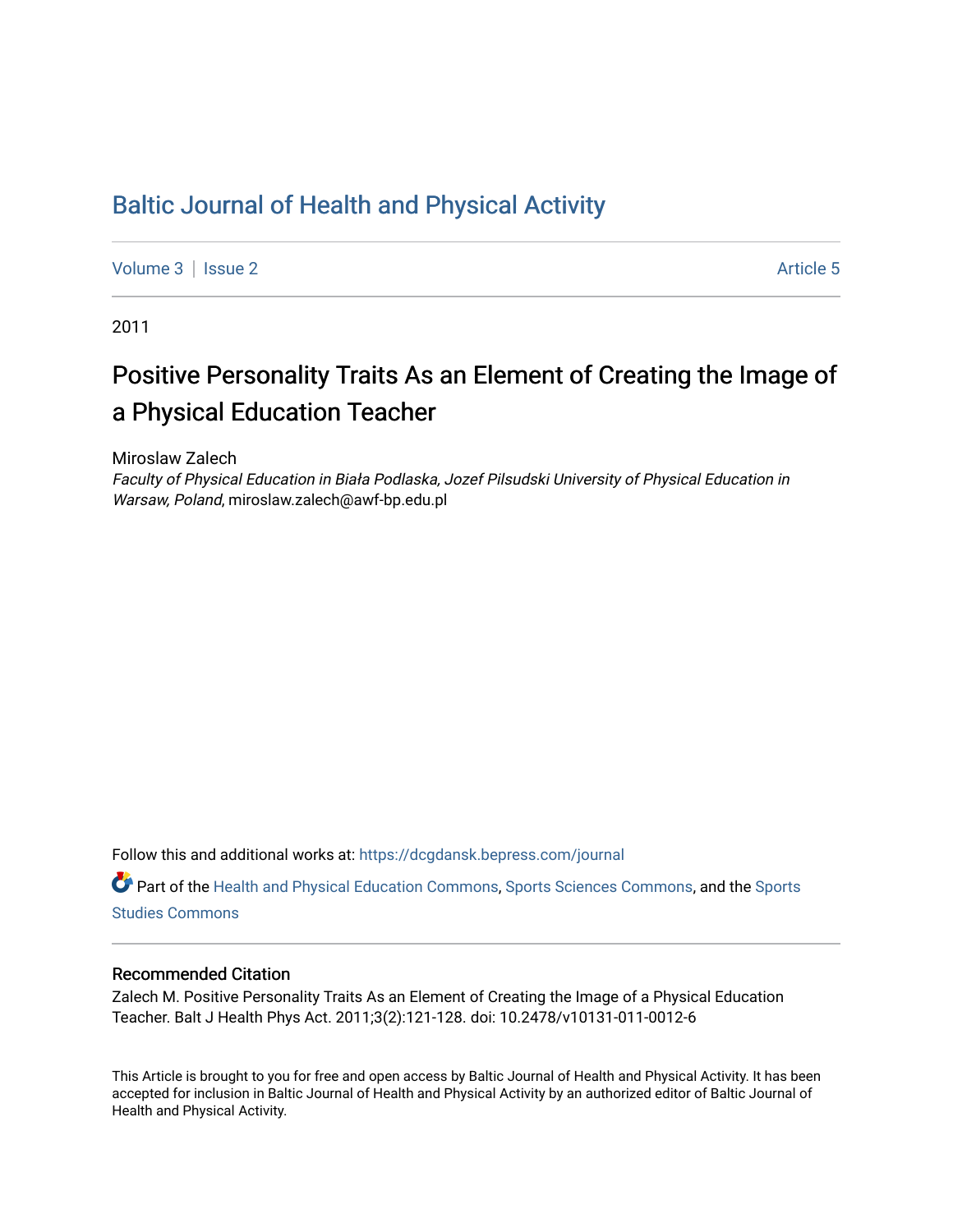|                                                                                                                                                                               | <b>Positive Personality Traits As an Element of</b><br><b>Creating the Image of a Physical Education</b><br><b>Teacher</b>                                                                                                                                                                                                                                                                                                                                                                                                                                                                                                                                                                                                                                                                                                                                         |
|-------------------------------------------------------------------------------------------------------------------------------------------------------------------------------|--------------------------------------------------------------------------------------------------------------------------------------------------------------------------------------------------------------------------------------------------------------------------------------------------------------------------------------------------------------------------------------------------------------------------------------------------------------------------------------------------------------------------------------------------------------------------------------------------------------------------------------------------------------------------------------------------------------------------------------------------------------------------------------------------------------------------------------------------------------------|
|                                                                                                                                                                               | DOI: 10.2478/v10131-011-0012-6                                                                                                                                                                                                                                                                                                                                                                                                                                                                                                                                                                                                                                                                                                                                                                                                                                     |
| <b>Authors' Contribution:</b>                                                                                                                                                 | <b>Mirosław Zalech</b>                                                                                                                                                                                                                                                                                                                                                                                                                                                                                                                                                                                                                                                                                                                                                                                                                                             |
| A – Study Design<br>B - Data Collection<br>C - Statistical Analysis<br>D - Data Interpretation<br>E - Manuscript Preparation<br>F - Literature Search<br>G - Funds Collection | Józef Piłsudski University of Physical Education in Warsaw,<br>Faculty of Physical Education in Biała Podlaska, Poland                                                                                                                                                                                                                                                                                                                                                                                                                                                                                                                                                                                                                                                                                                                                             |
|                                                                                                                                                                               | Key words: image, public relations, PE teacher, students, personality traits                                                                                                                                                                                                                                                                                                                                                                                                                                                                                                                                                                                                                                                                                                                                                                                       |
|                                                                                                                                                                               | <b>Abstract</b>                                                                                                                                                                                                                                                                                                                                                                                                                                                                                                                                                                                                                                                                                                                                                                                                                                                    |
| <b>Material/Methods:</b>                                                                                                                                                      | Background:   To create a positive image among students, a Physical Education teacher should get<br>to know their expectations and visions. The aim of the work was to identify the most<br>significant positive traits which a Physical Education teacher should possess and to<br>identify relations between variables determining students' choices.<br>The results obtained from 744 students (471 females and 273 males) from two upper-<br>secondary schools (1 <sup>st</sup> school n=393; $2^{nd}$ school n=351) were analysed. The research<br>used a diagnostic poll method - questionnaires. Respondents were asked a half-open<br>question and were supposed to indicate three most significant positive features which<br>should characterise a Physical Education teacher. The analysis was made with the<br>use of the log-linear modelling method. |
|                                                                                                                                                                               | <b>Results:</b> The research indicated the most desired features which should characterise a<br>Physical Education teacher. The analysis of relations (p<0.05) between independent<br>variables (school x gender x year) and a dependent variable (selection of a particular<br>characteristic) allowed revealing a second-order interaction for five traits (calm,<br>caring, understanding, trustworthy, having a sense of humour) and a third-order<br>interaction for three personality traits (fair, benevolent and consistent). There did not<br>appear any relations between independent variables and the selection of such<br>personality traits as self-possessed, friendly and being a partner.                                                                                                                                                         |
| <b>Conclusions:</b><br>Word count: 3112                                                                                                                                       | Features which, according to students, should characterise a Physical Education<br>teacher should serve as foundations for building a positive image or as the basis for<br>modifying the existing one. Moreover, such knowledge of factors influencing the<br>differentiation of the expectations of students may help a current correction of an<br>attitude to them and to strengthen the teacher's authority.                                                                                                                                                                                                                                                                                                                                                                                                                                                  |

| Tables: 2         | <b>Received: December 2010</b> |
|-------------------|--------------------------------|
| <b>Figures: 2</b> | Accepted: May 2011             |
| References: 25    | <b>Published: June 2011</b>    |

#### **Address for correspondence:**

Dr Miroslaw Zalech

Józef Piłsudski University of Physical Education in Warsaw, Faculty of Physical Education, Akademicka 2, 21-500 Biała Podlaska, Phone: +48 507 139 101, e-mail: miroslaw.zalech@awf-bp.edu.pl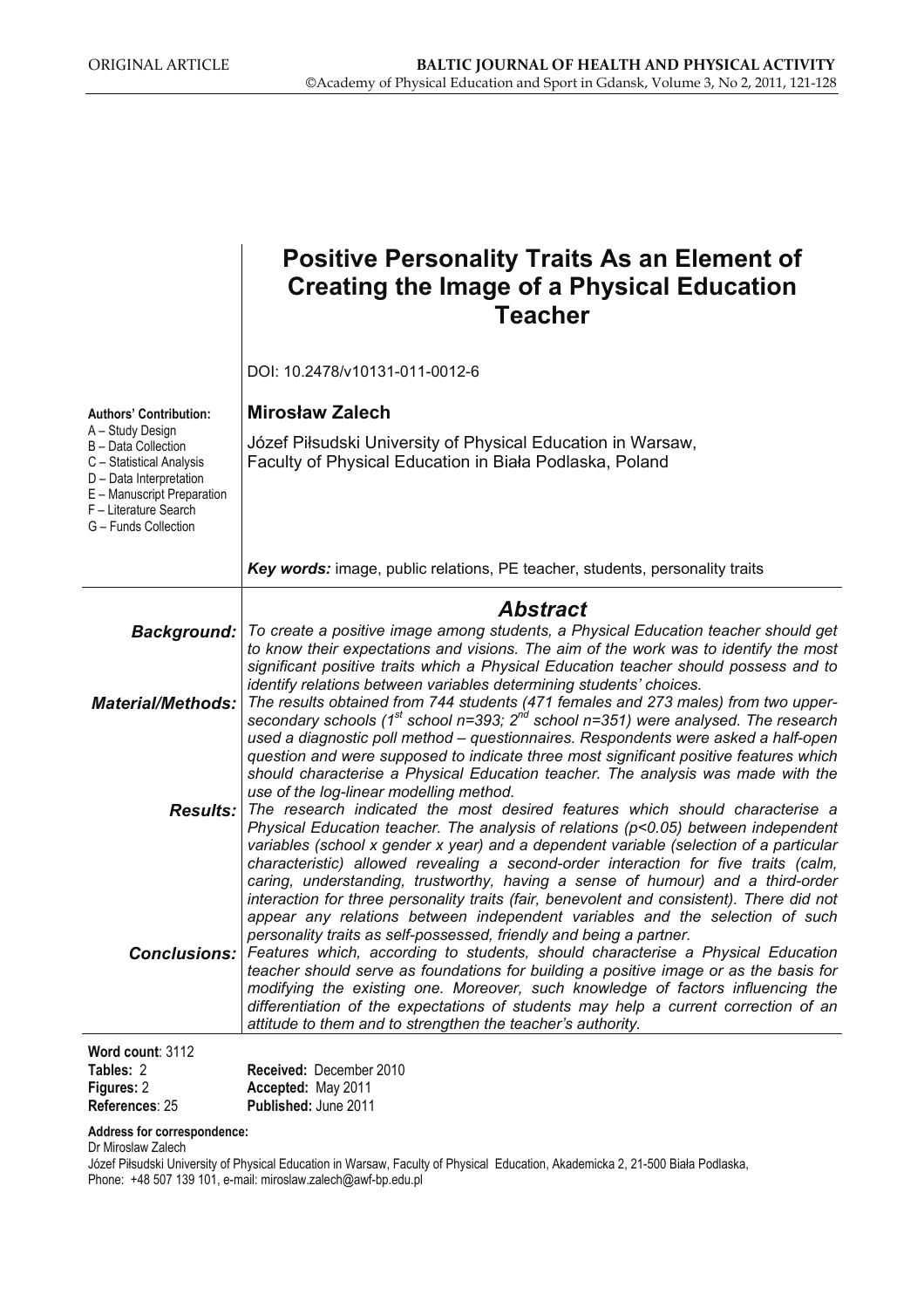#### **Introduction**

An increase in the significance of information for achieving success by people (groups) and organisations has led to the fact that creating an image became an important element of socioeconomic life. An image is a picture created on the basis of observations, beliefs, impressions and thoughts about a particular object [1]. It is a subjective collection of various and most frequently fragmentary, both positive and negative elements constituting the way a particular individual is perceived [2].

Companies [3,4], areas of tourism reception [5] or politicians [6] have already recognised the benefits which can be gained from the creation of a positive image. Until recently it did not mean too much for employees of public trust institutions such as health service or education. Social significance as well as the uniqueness of a profession was sufficient to ensure being positively perceived by others. Changes came together with social and technological progress, resulting mainly from the rising level of education of citizens and from the development of communication technologies. At that time an image gained significance and became one of the important ways of communication with the surroundings.

The way in which a teacher's job is perceived in a contemporary society is, apart from the attitude, skills and knowledge possessed by teachers, influenced by such factors as traditions and the level of the development of education, government policy, attitude of teachers to their profession, strength and direction of professional organisations' influence, the importance of education in a society or the accessibility of education [7]. Teachers performing various functions in the process of education and upbringing should focus more on the way in which they are perceived by others, i.e. by parents, superiors, colleagues or students. Certainly, the image created might differ depending on the recipients and their expectations. It indicates the fact that an image is a category which is (1) individualised, (2) changeable and (3) internally complex. Taking up the task of creating or modifying one's own image requires getting acquainted with the expectations of recipients and their ideas first, and subsequently, starting its creation.

The aim of the research was to define what personality traits, according to upper-secondary school students, are the most significant in a Physical Education teacher and to indicate which variables differentiate their choices.

#### **Material and methods**

The research was conducted among 813 students of three years  $(1^{st}, 2^{nd}, 3^{rd})$  in two comprehensive upper-secondary schools ( $1<sup>st</sup>$  and  $2<sup>nd</sup>$  Upper-Secondary School – 1LO and 2LO) located in the town belonging to the Lublin region. Factors which differentiated both schools included prestige and tradition (1LO<2LO), location (1LO – residential area, 2LO – city centre), number of physical education teachers employed (1LO>2LO), sports facilities and emphasis put on sports activities (1LO>2LO), an opportunity to develop sports interests (1LO>2LO) and the level of selection while recruiting students to school (1LO<2LO). The task the subjects were to fulfil included indicating three positive traits which should distinguish a Physical Education teacher. Respondents selected from among the following traits: fair, being a partner, benevolent, patient, calm, consistent, caring, understanding, trustworthy, friendly, with a sense of humour, self-possessed or they could add one feature of their own. The research was anonymous and included 437 students from the 1<sup>st</sup> Upper Secondary School, 44 of whom either did not give any answer or indicated too few or too many traits. The task was performed correctly by 393 students (243 females and 150 males). In the 2<sup>nd</sup> Upper-Secondary School the research included 376 students, 25 of whom realised the task incorrectly. Three traits were indicated by 351 students (228 females and 123 males). The data of all the subjects (n=744) who indicated three most significant traits were brought into analysis. In order to do this, a log-linear analysis was used, while the results were accepted as statistically significant for the level of p<0.05. Calculations were made with the use of Statistica 8 software. The reliability of the tool was assessed on the basis of results obtained during a pilot study by means of a test-retest method repeated with a week break (n=63 students). Kappa coefficient was 0.90.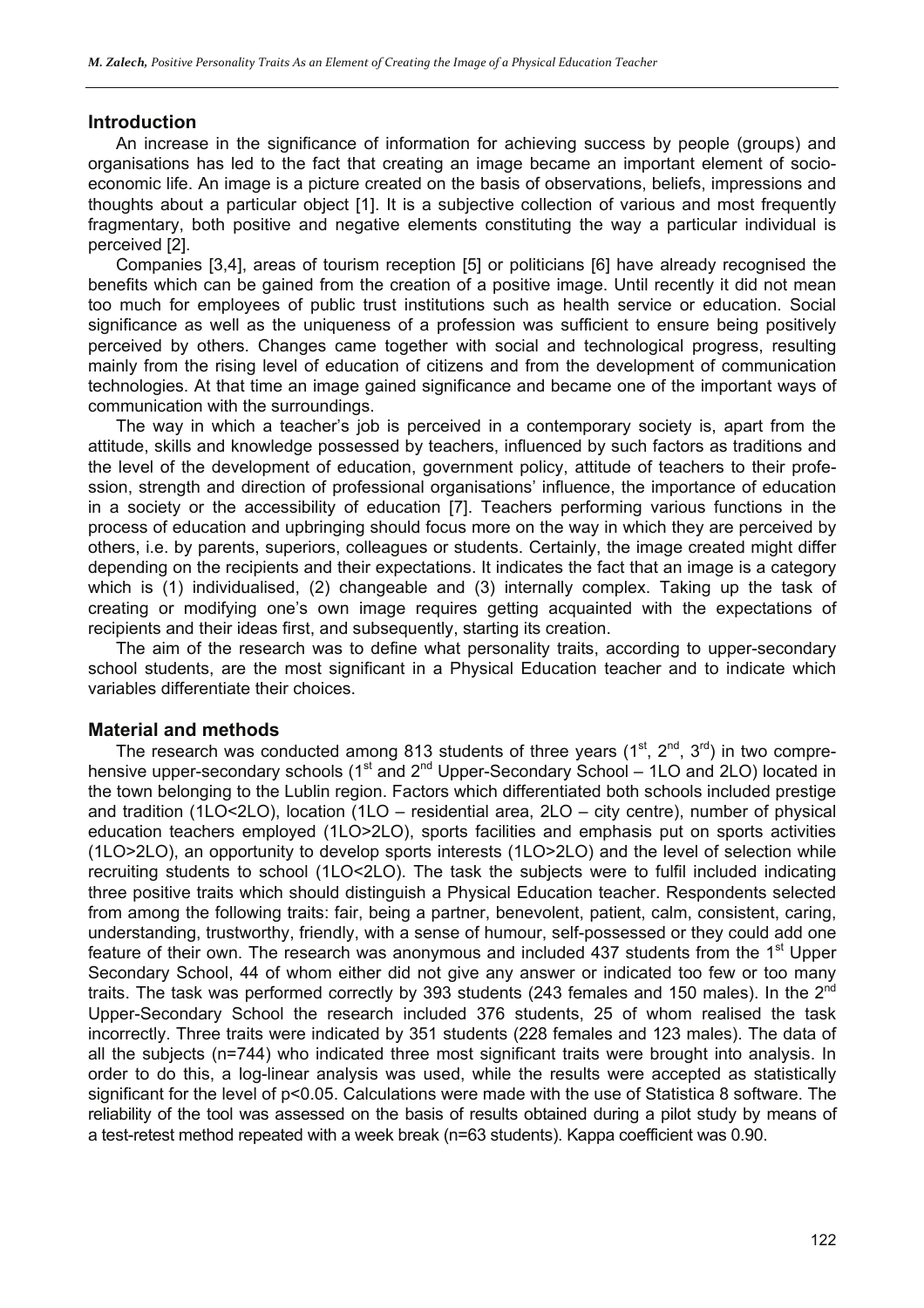#### **Results**

The analysis of the particular traits selected by students revealed that the most desired features characterising a Physical Education teacher are understanding (53.49%), fairness (47.31%), patience (39.25%) and a sense of humour (39.25%). The least frequently indicated traits included being caring (6.05%) and "other traits" (3.49%). The last option was indicated by 14 people from the  $1<sup>st</sup>$  and  $2<sup>nd</sup>$  Upper-Secondary School. They mentioned such features as sporty, hardworking, helpful, goal-oriented, active, demanding, taking into consideration students' abilities while giving grades, kind, good-looking, responsible, engaged in work and unbiased.

According to both female and male students, the most significant features characterising a Physical Education teacher are the same. The difference results only from the percentage of females and males who indicated each of these traits. Almost 50% of male subjects considered a sense of humour as the most significant feature, slightly fewer of them indicated fairness, almost 40% selected understanding and almost every third one chose patience. The majority of female subjects indicated that the most significant features characterising a teacher include understanding and fairness. The third most frequently selected feature was patience and the fourth one was a sense of humour (Fig. 1).



Fig.1. Percentage of selecting particular features by female (n=471) and male (n=273) subjects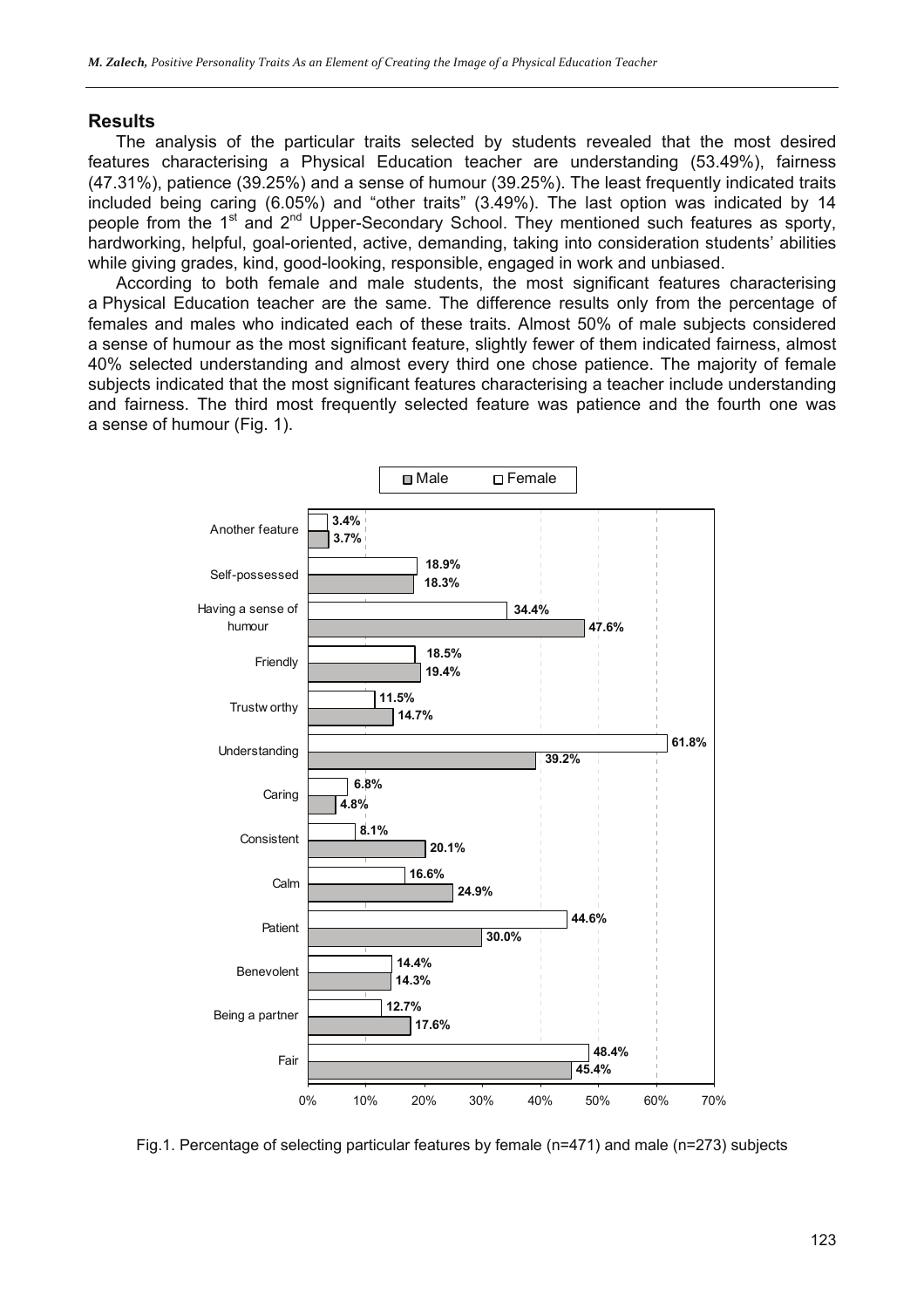In the next part of the research the log-linear analysis was carried out for each of the 12 traits. The option "another characteristic" was excluded due to the fact that there were too few people who indicated it and the answers were too diversified.

A simultaneous test of all interactions indicated that the inclusion of third-order effects for all eleven traits and a fourth-order effect for the feature "patient" (Table 1) would significantly improve the adjustment of the model (p<0.01). Basing on this, it can be stated that the analysed variables are inter-dependant. Additionally, for the feature "patient" it was revealed that there exists an interaction between all the analysed variables, i.e. School x Gender x Year x Choice ( $\chi^2$  Maximum likelihood ratio =9.37, df=2, p=0.0093). The test of marginal and partial relations of the remaining features indicated significant dependencies between some variables. The analysis of these relations revealed, inter alia, correlations existing between independent variables and a dependent variable ("Choice") (Table 1).

| Tab. 1. Marginal and partial relations test of variables for the features which a teacher should be characteri-  |  |
|------------------------------------------------------------------------------------------------------------------|--|
| sed by (significant second- and third-order interactions for each feature at the level of p<0.05 were taken into |  |
| consideration)                                                                                                   |  |

| <b>Traits</b>                                                                                      | Effect*                   | Partial relation       |       | Marginal relation |       |
|----------------------------------------------------------------------------------------------------|---------------------------|------------------------|-------|-------------------|-------|
|                                                                                                    |                           | $\chi^2$ (df)          | p     | $\chi^2$ (df)     | р     |
| Fair                                                                                               | School x Year             | 21.36(2)               | .0000 | 21.19(2)          | .0000 |
|                                                                                                    | School x Gender x Year    | $\overline{17.95(2)}$  | .0001 | 17.71(2)          | .0001 |
|                                                                                                    | School x Year x Choice**  | 5.96(2)                | .0507 | 6.18(2)           | .0454 |
| Being a partner                                                                                    | School x Year             | 21.64(2)               | .0000 | 21.19(2)          | .0000 |
|                                                                                                    | School x Gender x Year    | 16.88(2)               | .0002 | 17.71(2)          | .0001 |
|                                                                                                    | School x Year             | 21.95(2)               | .0000 | 21.19(2)          | .0000 |
| Benevolent                                                                                         | School x Gender x Year    | 16.74(2)               | .0002 | 17.71(2)          | .0001 |
|                                                                                                    | School x Year x Choice**  | 3.37(1)                | .0665 | 4.78(1)           | .0289 |
|                                                                                                    | School x Year             | 22.18(2)               | .0001 | 21.19(2)          | .0000 |
| Calm                                                                                               | Gender x Choice**         | 7.20(1)                | .0073 | 7.69(2)           | .0056 |
|                                                                                                    | School x Gender x Year    | 18.14(2)               | .0001 | 17.71(2)          | .0001 |
|                                                                                                    | School x Year             | 21.47(2)               | .0000 | 21.19(2)          | .0000 |
| Consistent                                                                                         | Gender x Choice**         | 22.24(1)               | .0000 | 22.14(1)          | .0000 |
|                                                                                                    | School x Gender x Year    | 17.50(2)               | .0002 | 17.71(2)          | .0001 |
|                                                                                                    | Gender x Year x Choice ** | 6.77(2)                | .0339 | 6.49(2)           | .0389 |
|                                                                                                    | School x Year             | 20.09(2)               | .0000 | 21.19(2)          | .0000 |
| Caring                                                                                             | School x Choice **        | 4.47(1)                | .0346 | 5.67(1)           | .0173 |
|                                                                                                    | School x Gender x Year    | 17.73(2)               | .0001 | 17.71(2)          | .0001 |
|                                                                                                    | School x Choice **        | 4.14(1)                | .0419 | 7.10(1)           | .0077 |
| Understanding                                                                                      | Gender x Choice**         | 36.36(1)               | .0000 | 35.06(1)          | .0000 |
|                                                                                                    | Year x Choice**           | 11.57(2)               | .0031 | 11.85(2)          | .0027 |
|                                                                                                    | School x Gender x Year    | 14.53(2)               | .0007 | 17.71(2)          | .0001 |
| Trustworthy                                                                                        | School x Year             | 21.74(2)               | .0000 | 21.19(2)          | .0000 |
|                                                                                                    | Year x Choice **          | 9.30(2)                | .0096 | 8.68(2)           | .0130 |
|                                                                                                    | School x Gender x Year    | 17.98 (2)              | .0001 | 17.71(2)          | .0001 |
| Friendly                                                                                           | School x Year             | 21.30(2)               | .0000 | 21.19(2)          | .0000 |
|                                                                                                    | School x Gender x Year    | 17.56(2)               | .0002 | 17.71(2)          | .0001 |
|                                                                                                    | School x Year             | 21.80(2)               | .0000 | 21.19(2)          | .0000 |
| Having a sense of<br>humour                                                                        | Gender x Choice**         | 13.31(1)               | .0003 | 12.53(1)          | .0004 |
|                                                                                                    | School x Gender x Year    | $\overline{17.16}$ (2) | .0002 | 17.71(2)          | .0001 |
| Self-possessed                                                                                     | School x Year             | 21.46(2)               | .0000 | 21.19(2)          | .0000 |
|                                                                                                    | School x Gender x Year    | 18.20(2)               | .0001 | 17.71(2)          | .0001 |
| * (1) School; (2) Gender; (3) Year; (4) Choice; ** interactions with a dependent variable "Choice" |                           |                        |       |                   |       |

Searching for models was based mainly on the relations between factors connected with a dependent variable. Interactions of this type were especially interesting with regard to the aim of the research. The analyses that took into consideration the above assumption allowed selecting models which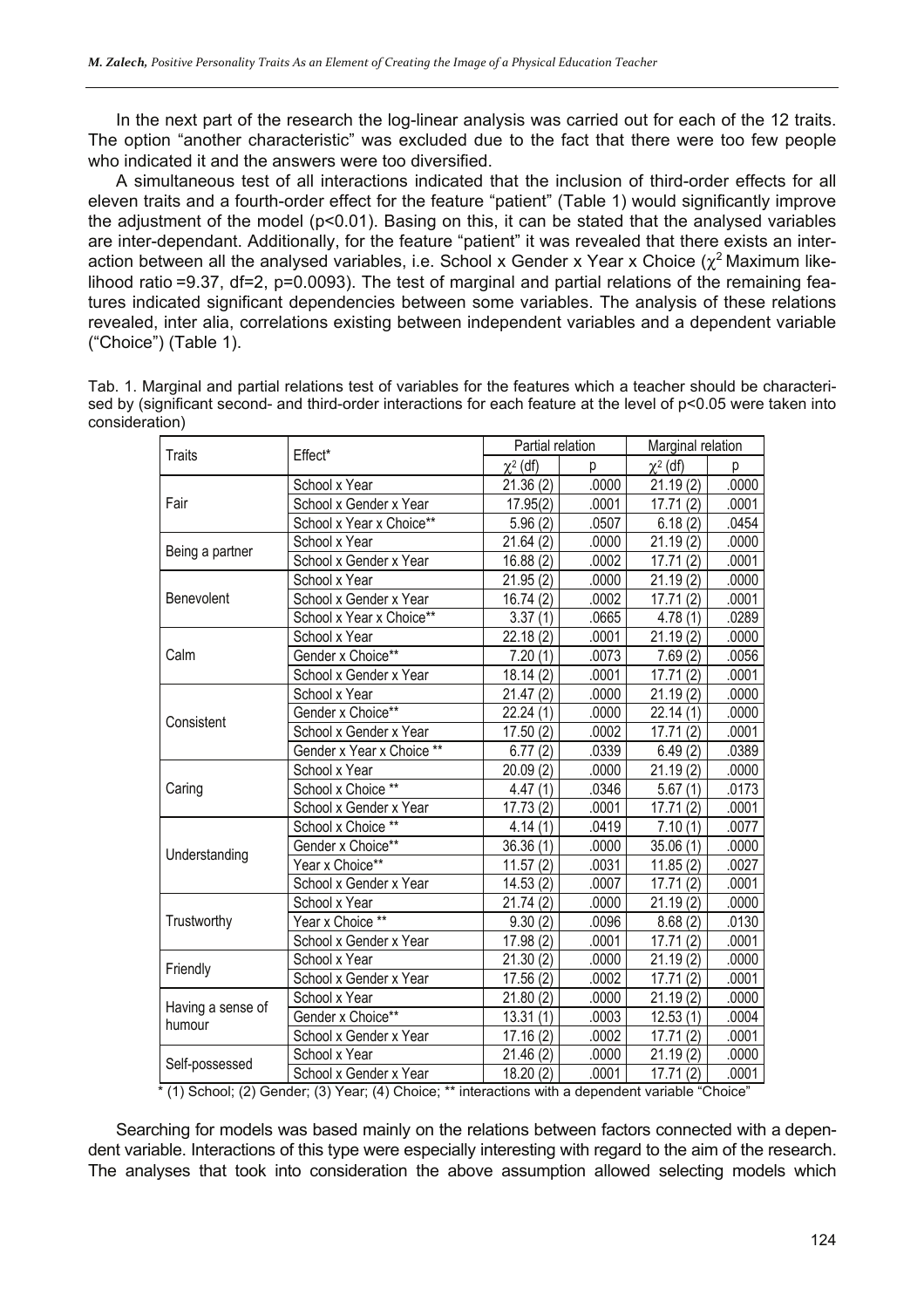explain in a satisfactory way the appropriateness of adjusting to the data observed for every feature (Table 2).

| Traits                               | Model*       | Maximum<br>likelihood ratio $\chi^2$ | df | р     |
|--------------------------------------|--------------|--------------------------------------|----|-------|
| Fair                                 | 321,431      | 5.112                                | 6  | .5295 |
| Being a partner                      | 321,4        | 14.089                               | 11 | .2281 |
| <b>Benevolent</b>                    | 321,421      | 7.618                                | 8  | .4717 |
| Calm                                 | 321,42       | 12.533                               | 10 | .2510 |
| Consistent                           | 432,321      | 5.658                                | 6  | .4625 |
| Caring                               | 321,41       | 9.324                                | 10 | .5017 |
| Understanding                        | 321,42,41,43 | 5.454                                | 7  | .6047 |
| Trustworthy                          | 321,43       | 7.221                                | 9  | .6141 |
| Friendly                             | 321,4        | 4.961                                | 11 | .9330 |
| Having a sense of humour             | 321,42       | 7.877                                | 10 | .6409 |
| Self-possessed<br>$\cdots$<br>$\sim$ | 321,4        | 11.262                               | 11 | .4216 |

Tab. 2. Models explaining the abundance for particular personality traits

 $*$  (1) School; (2) Gender; (3) Year; (4) Choice

A log-linear analysis for such features as being a partner, friendly and self-possessed did not reveal any interactions with a dependent variable.

Second-order interactions were revealed between gender of the subjects and their choice of such features as calm, having a sense of humour and understanding. The first two features were selected by male subjects respectively 1.5 and 1.38 times more often that by female subjects, whereas the third feature was indicated 1.55 times more often by female than by male subjects. The year in which the respondents were studying and which is directly connected with the respondents' age conditioned the selection of such traits as trustworthy and understanding. The analysis of the first feature revealed that  $1<sup>st</sup>$ -year students selected it 1.88 times more often than  $2<sup>nd</sup>$ -year students and 1.61 times more often than by  $3<sup>rd</sup>$ -year students. However, the feature "understanding" was chosen by the  $2^{nd}$ -year students 1.35 times more often than by  $1^{st}$ -year and 1.13 times more often than  $3^{rd}$ -year students. The quotients of the frequency of selecting both features by respondents from the  $2^{nd}$  and  $3^{rd}$  year were similar. The school which the respondents attended appeared to be a factor differentiating the choice of such traits as being caring and understanding. Students from the 1<sup>st</sup> Upper-Secondary School selected being caring 1.96 times more often than respondents from the 2<sup>nd</sup> Upper-Secondary School, whereas understanding was selected the other way round (1.2).

A statistically significant dependence was revealed between the selection of the feature "consistent" and the respondents' gender and year of studying. The analysis of the quotient of the frequency of choosing the feature indicated that the  $1<sup>st</sup>$ -year and  $3<sup>rd</sup>$ -year male students selected this feature less frequently than their female peers, whereas the  $2^{nd}$ -year male students selected it more often (Fig. 2).



Fig. 2. Quotient of the frequency of choosing the feature "consistent" between male and female students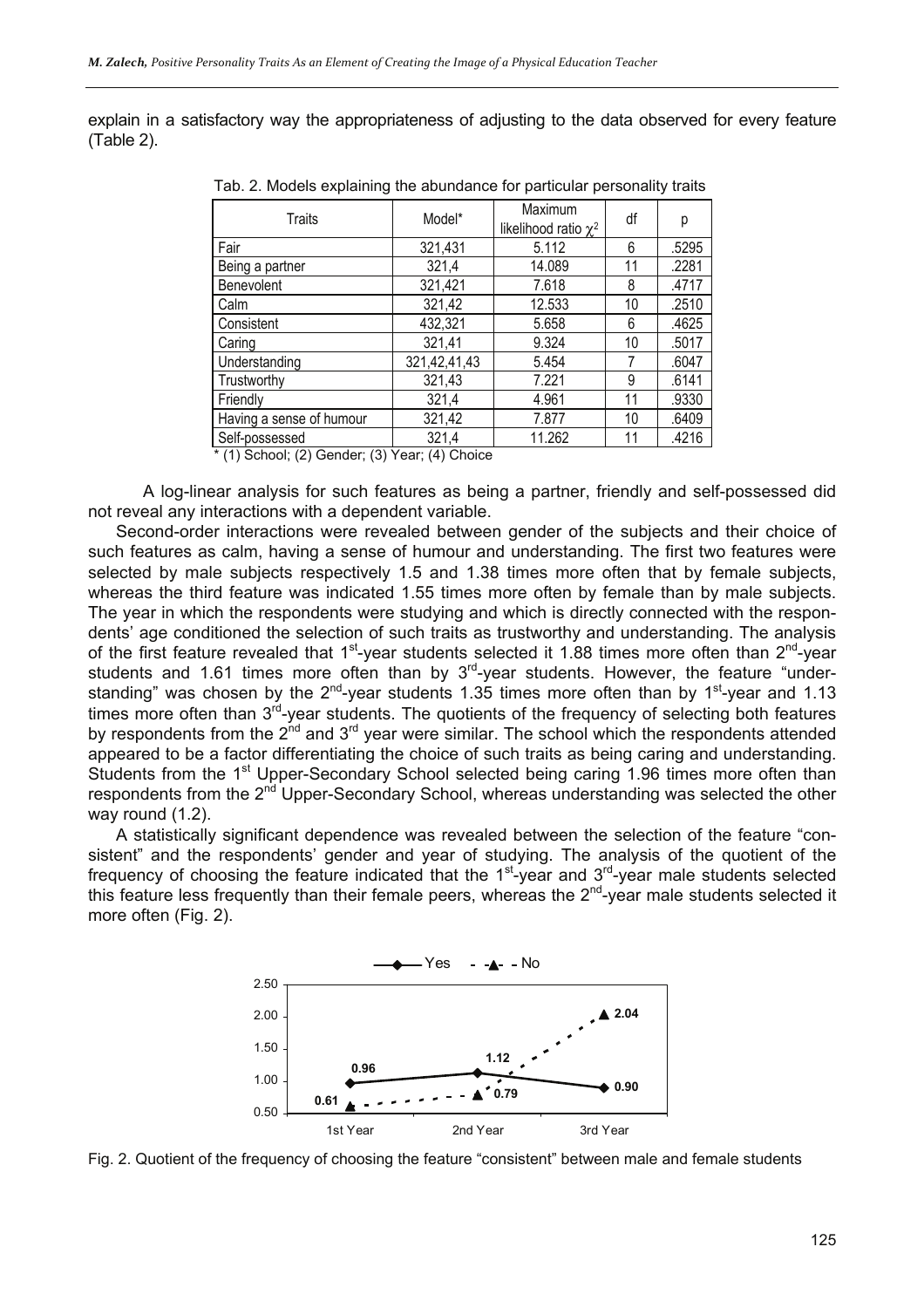The  $3<sup>rd</sup>$ -order interaction was revealed between the selection of the feature "benevolent" and the students' gender and school. The quotient of the frequency of choosing this feature between males from the 1<sup>st</sup> and the 2<sup>nd</sup> Upper-Secondary School was 1.19, whereas between females it was 0.91. Female students from the 1<sup>st</sup> Upper-Secondary School did not perceive this feature as significant for a Physical Education teacher more frequently (1.29 times) than their female peers from the 2<sup>nd</sup> Upper-Secondary School (1.51).

The choice of the feature "fair" depended on the year in which the respondents were studying and the school they were attending. The  $1^{st}$ - and  $3^{rd}$ -year students from the  $1^{st}$  Upper-Secondary School indicated this feature more frequently than students of the same years of the 2<sup>nd</sup> school. The quotient of the frequency of choices made by people from the  $1<sup>st</sup>$  and the  $2<sup>nd</sup>$  Upper-Secondary School is presented in Figure 3.



Fig. 3. Quotient of the frequency of choosing the feature "fair" between respondents from the 1<sup>st</sup> and the  $2^{nd}$ Upper-Secondary School

#### **Discussion**

Tasks which teachers encounter, their duties and competences [8] as well as desired features constituting an ideal teacher [9,10] have been described in literature in detail. An ideal teacher should be prepared for performing various functions and roles in the process of education and upbringing [11,12,13,14]. Pursuing such an ideal requires a variety of elements which to a smaller or larger extent constitute the image of a teacher. Creating a positive image well-associated among students, parents and superiors is one of the more difficult and more complex tasks. It results from personal differentiation of both teachers and people creating this image.

As it was revealed by the research, one of the most desired characteristics of a Physical Education teacher chosen by upper-secondary-school students was "understanding". It indicates how significant it is for students to have a teacher who is tolerant of their mistakes, is able to unite the group, gives a chance to correct one's mistakes, does not point out their mistakes continuously and does not over-criticise. The importance of this feature also results from the fact that its insufficient level in a teacher, especially in the cases when students have low self-esteem, may lead to the loss of self-confidence and discouragement [15]. The majority of students believe that people performing the profession of a teacher should act in a fair way. It has a fundamental meaning while evaluating the students' progress and behaviour. It is required from teachers to set clear criteria which do not favour any of the class members and to use professional impartiality while taking any decisions. This feature is easily noticeable by students, whereas its lack may lead to improper relations in class [16,17]. According to students, a teacher should also be patient. Signs of this feature include persistent heading towards the aim and the ability to wait for the realisation of the given tasks for a longer time or to wait for weaker students to complete a task. According to the respondents, a good teacher is a person who is characterised by a sense of humour and does not take himself, his subject and surroundings too seriously. Students perform their duties more quickly and eagerly in the atmosphere of joy and pleasure [18]. The fact that students want some understanding and patience from their teachers shows indirectly that they realise their own imperfections. Due to the fact that they sometimes behave in an improper way, they need more time to master some technical elements.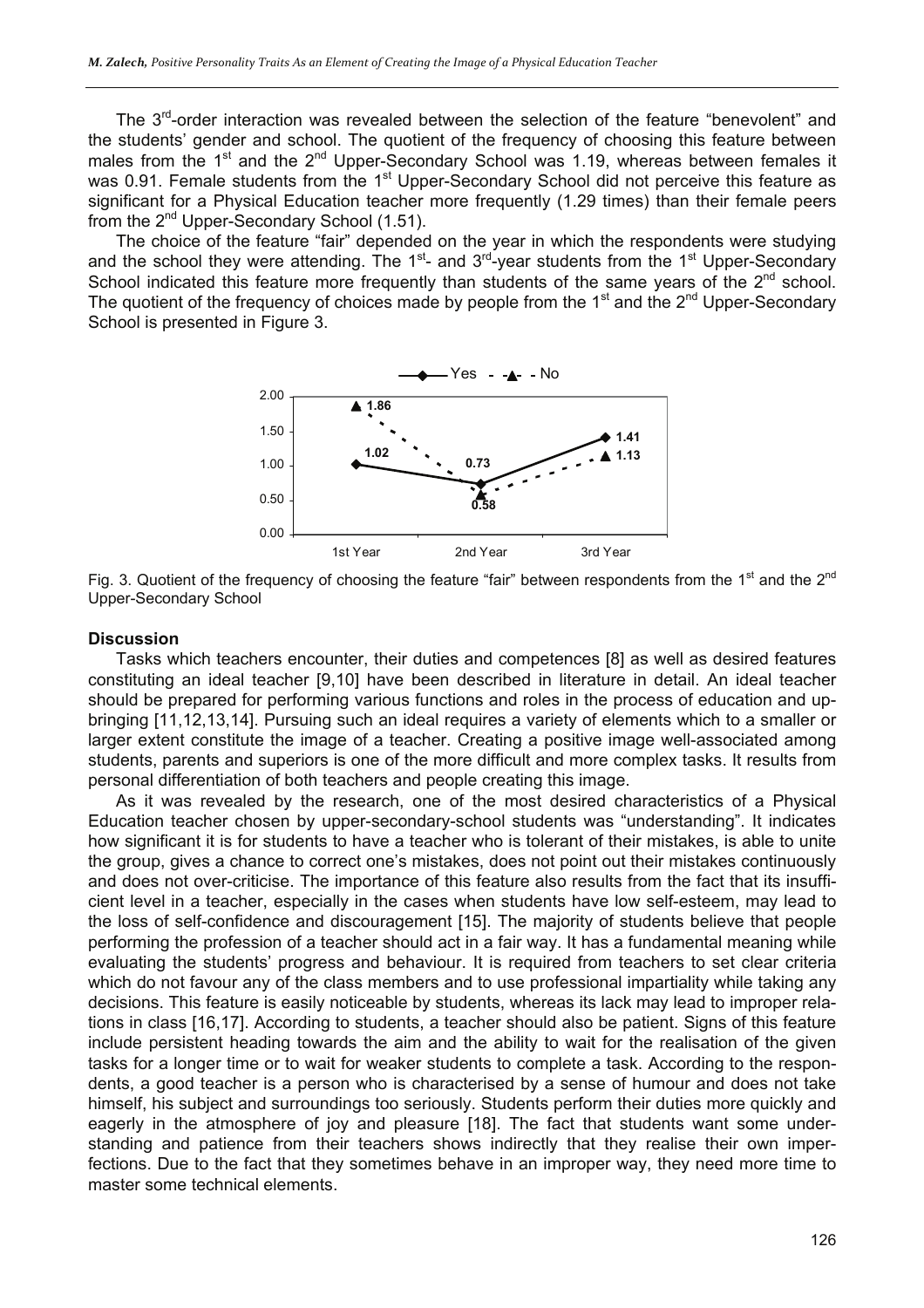Research on female and male students of upper-secondary schools carried out by other authors revealed that they believe that traits which are very useful in a profession of a Physical Education teacher are patience, understanding, physical fitness and objectivity [19]. In another research, when asked to list the main traits of a teacher upper-secondary school students pointed to understanding, fairness and self-possession as well as good nature, knowledge, good level of education and honesty [20]. These features are also desired in teachers by students attending lower-secondary schools [21]. Despite the fact that various methods have been used in the previous research [19,20,21,22] an attempt might be made at indicating fundamental personality traits of a teacher which are valued more than others by the youth. It allows one to create one's own image among students more consciously, and the development of these traits might lead to the growth of the authority. It results from the fact that professionalism alone, without properly shaped personality traits of a teacher, does not guarantee a success or social profits [23].

The analyses carried out in this work revealed statistically significant relations between students' choices of particular personality traits and a school they attend, gender and year of studying. The differences between the anticipated teacher's personality traits depending on the type of school which the subjects attended and their gender has already been described in literature; however, it has not been statistically proved [22]. Differences in personality traits chosen depending on the type of school attended may stem from the socio-educational background which students come from and which they are currently in. Another reason for the diversity of choices depending on the school or the year of studying might also be constituted by experiences which students have or have had with their Physical Education teachers. Furthermore, the influence of the year of studying on the choice made might be determined by the students' maturity, their sociointellectual development and expectations and needs changing with age. Gender seems to be a natural differentiating variable resulting from mental differences between men and women [24]. The research and analyses let us presume that paying more attention to the shaping of the desired personality traits by teachers will help to strengthen their professional position while creating the picture of a teacher who is a trustworthy and modern role model for students [25].

#### **Conclusions**

The collected data and their analysis allowed for the following findings and conclusions:

- 1. The personality traits most frequently indicated by students as the desired ones should constitute the foundations for building a positive image or help to modify an existing one. A positive image among students may improve relations with them, facilitate classroom work, increase authority or help to shape proper attitude to physical culture.
- 2. It was revealed that there is a need for Physical Education teachers to model their image among students depending on their place of work (school), gender and students' age. Knowledge of the desired personality traits depending on the indicated variables may enable the teacher to correct the current attitude to students and may lead to exerting more efficient influence on them.
- 3. The shaping of such personality traits as fairness, understanding and patience should become one of significant elements taken into consideration in the curricula for future teachers and in training and re-education programmes for present teachers.
- 4. The process of teacher education should be enriched with examples of skills enabling teachers to reveal the desired traits in contact with the youth in form of a range of behaviours taking into account students' age, gender or school environment.

#### *Acknowledgements*

*The study was part of the BW. III/30 research project carried out at Józef Piłsudski University of Physical Education in Warsaw financed by the Polish Ministry of Science and Higher Education.*